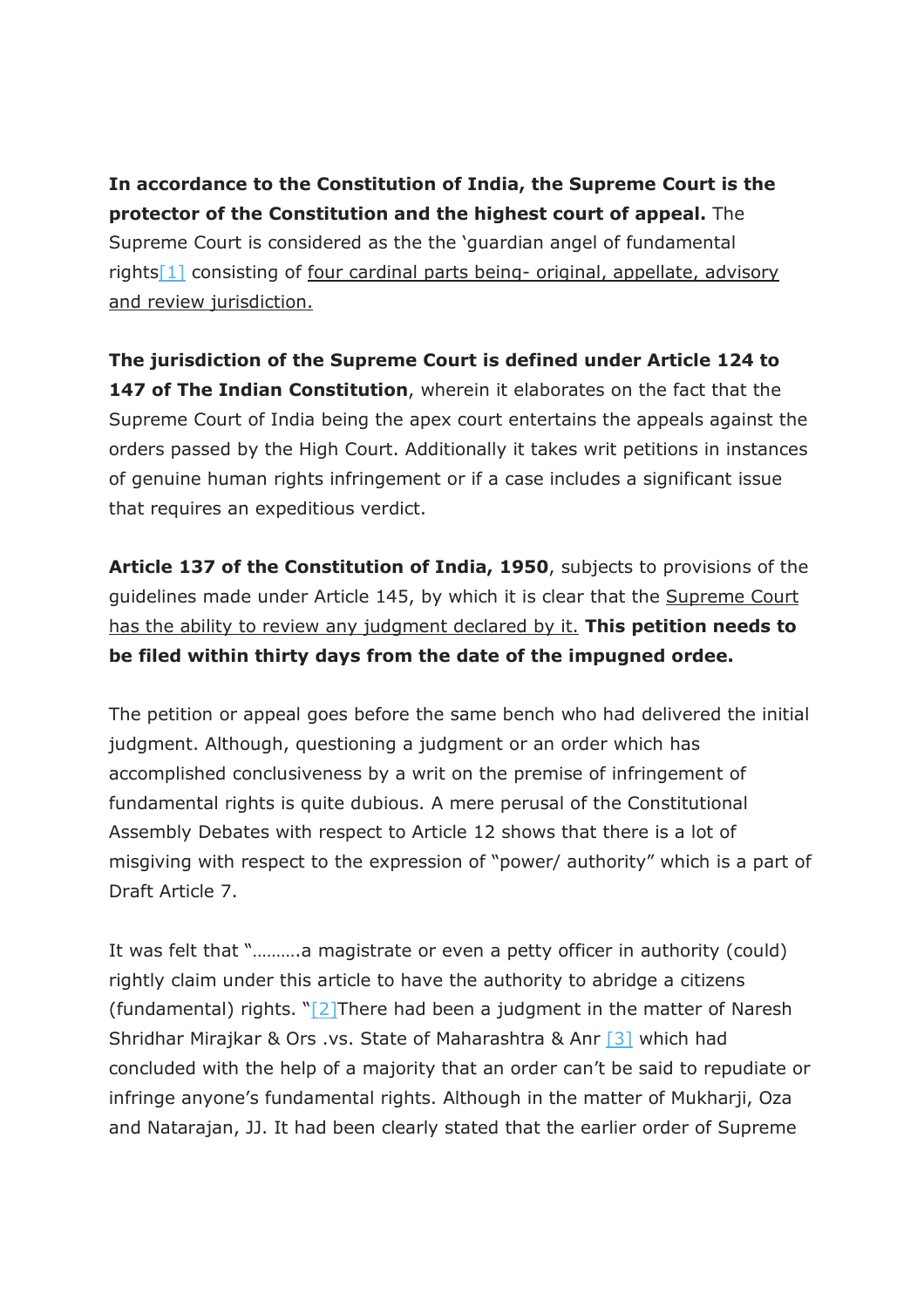Court dispossessed the appellant of his constitutional rights which is in contravention to the principles of natural justice and the foundation of the said Act was without precedent and the legal wrong should be redressed ex debito justitiae[4].

#### **There are only a few resources available to those seeking relief from an Order of the Supreme Court, namely:**

- Review Petition
- Curative Petition

# **Review Petition**

**"Review" in legitimate speech means a legal reconsideration of the case, 'review' is "re-examination.** Along these lines, keeping in mind the end goal which is to rectify a miscue and obstruct a miscarriage of justice an arrangement for review is comprised under Section 114 of the Code of Civil Procedure Act, which gives a concrete right to review an Order, the Order XLVII of the Code of Civil Procedure Act specifically furnishes the procedure of review. "Articles 124 to 147 of the Constitution of India set out the purview of the Supreme Court of India wherein under Article 145(e), the Supreme Court is authorized to make rules subject to which the court may review any judgement or order. In exercise of this power, Order XL has been framed"[5].

**Article 137 of the Constitution of India, 1950, states that subject to arrangements of any law and principles made under Article 145, the Supreme Court has the ability to review** any order pronounced. Any party distressed by an order may file for reviewing the said order before to the same court. There is no scope of an appeal.

**Review petition is a petition in which one implores before the same court of law to review its order/judgment which has been effectively**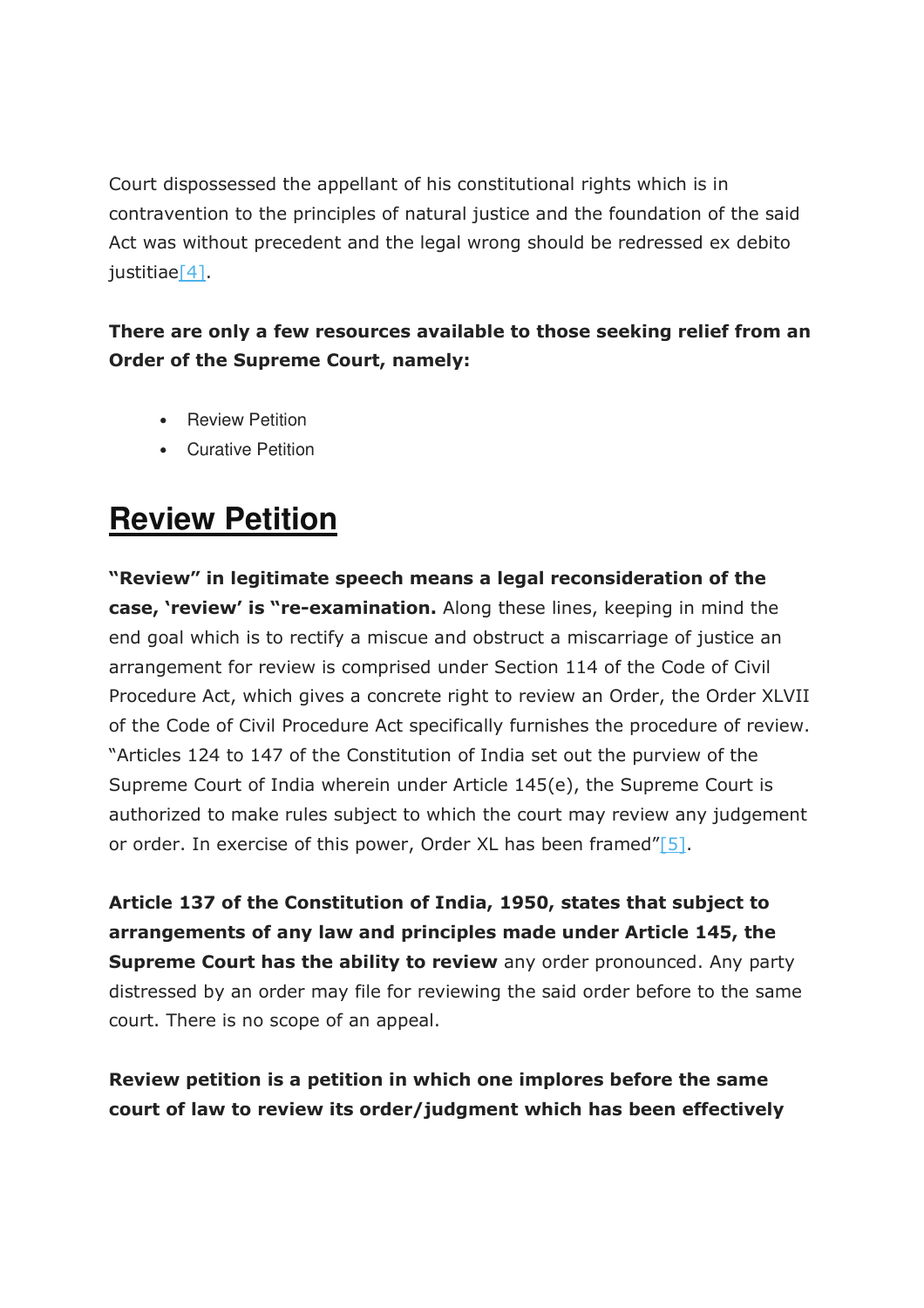**professed.** In accordance to the rules set under the Supreme Court Rules, 1966 the petition must be filed within thirty days from the date of the order and must be presented in front of the same bench of judges who had initially delivered the order.

**A review petition is produced before the judges in their chambers and doesn't come before an open court,** which curtails the prospect of arguing out the matter by the respective counsels. Also the plausibility of a review petition to be successful in the Supreme Court is extremely meager unless a judge of the Supreme Court resigns, as the review petition is always produced before the same bench which has already heard the matter/ case.

It is only in the instances when there is something consequential that is produced before the judges that the judges decide to hear the petition in the open court, which sanctions an oral argument by the counsels, although needless to say this too is an extremely rare possibility. "Review is a serious matter; it doesn't entail hearing the appeal all over again. **A judgement once delivered is final.** "A departure from that principle can be justified only when circumstances of a substantial and compelling character make it necessary to do so". $[6]$ 

The apex court has elucidated that a review is in no way a form or camouflage of an appeal. The court has advocated review of its own judgment with the accompanying comments:

"Review literally and even judicially means re examination or re consideration. Basic Philosophy inherent in it is the universal acceptance of human fallibility…Rectification of an order thus stems from the fundamental principle that justice is above all. It is exercised to remove the error and not for disturbing finality."[7]

In accordance to the rules set out in the Supreme Court, a review petition is not entertained in civil proceedings unless it is in accordance to the grounds mentioned in Order XLVII, Rule I of the Civil Procedure Code which consists of: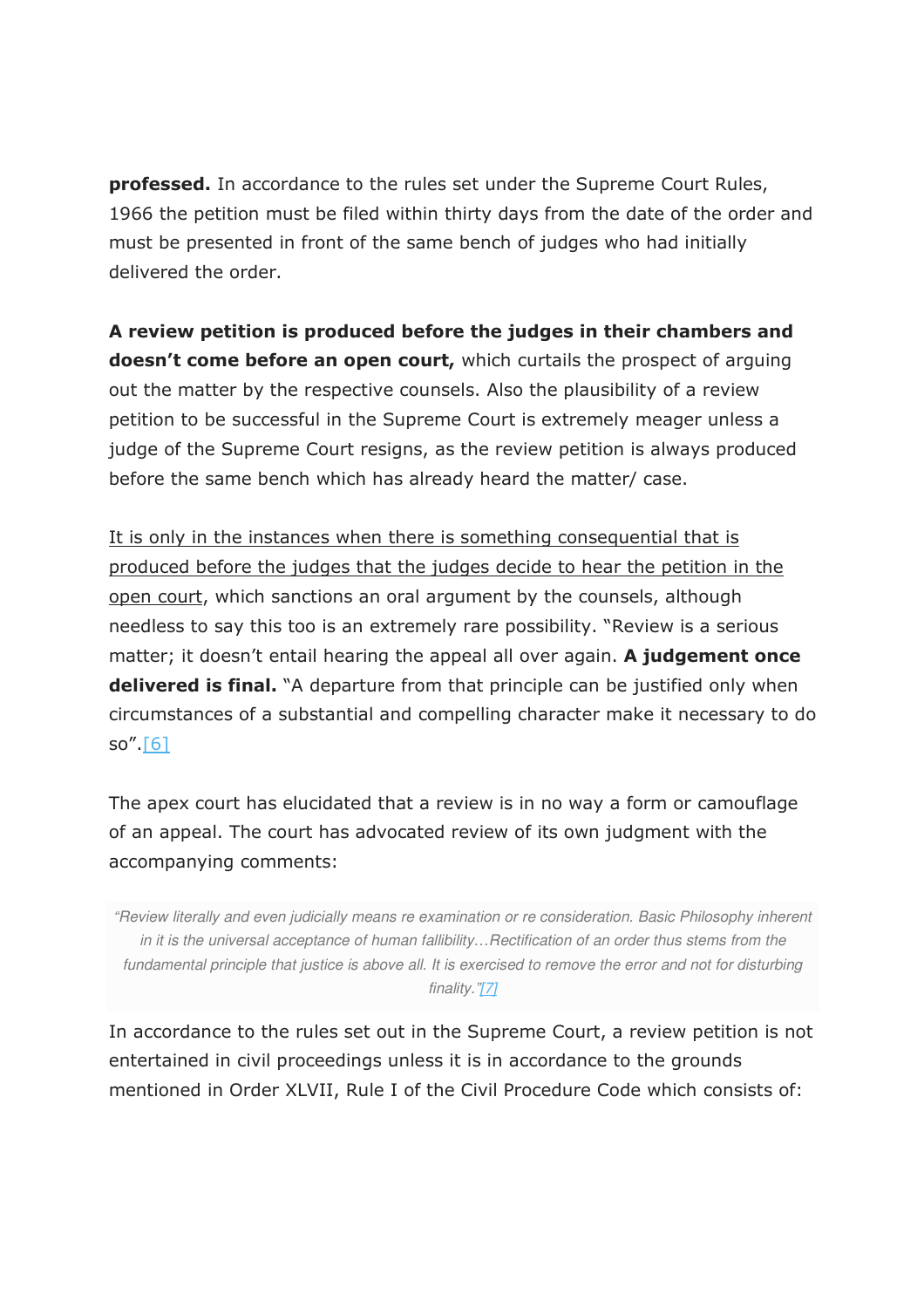- 1. Some slip-up or blunder obvious on the record.
- 2. The revelation of new and essential matter or evidence which, after the practice of due diligence, was not within the know how or couldn't be delivered by the personal when the decree or order was passed.
- 3. Whatever other adequate reason.

**A review petition is neither entertained in any criminal proceeding**, but only on the occasion when there is a conspicuous error seen which has surfaced on the records. Ergo it is befitting to mention that a review petition is viable only on restricted grounds.

Further it is of human predilection to not acknowledge with the review petition even at the likelihood of an error transgressed by the judge. Despite the inconsequential possibility people are still optimistic therefore they file review petitions in a standard way. There are abounding occasions when a review petition is not allowed, on such occasions the grieving parties tend to file a curative petition before the Supreme Court.

# **Curative Petition**

After the review plea is dismissed a curative petition may be filed. It is the last legal resort and a fairly new concept accessible for prevention of any abuse of the procedure and to be sure that there is no miscarriage of justice. **It is usually decided by Judges in-chamber.** It is barely ever that these petitions are given an open-court hearing.

The Supreme Court had first decided the concept of curative petition on the basis of what was laid down in the matter of **Rupa Ashok Hurra vs Ashok Hurra & Anr**<sup>[8]</sup>. It is appropriate to say that the arrangement of curative petition begun after the choice of the Supreme Court on account of this matter. After a woman withdrew her consent regarding mutual separation in her divorce, Supreme Court got an intimation regarding the validity of a decree of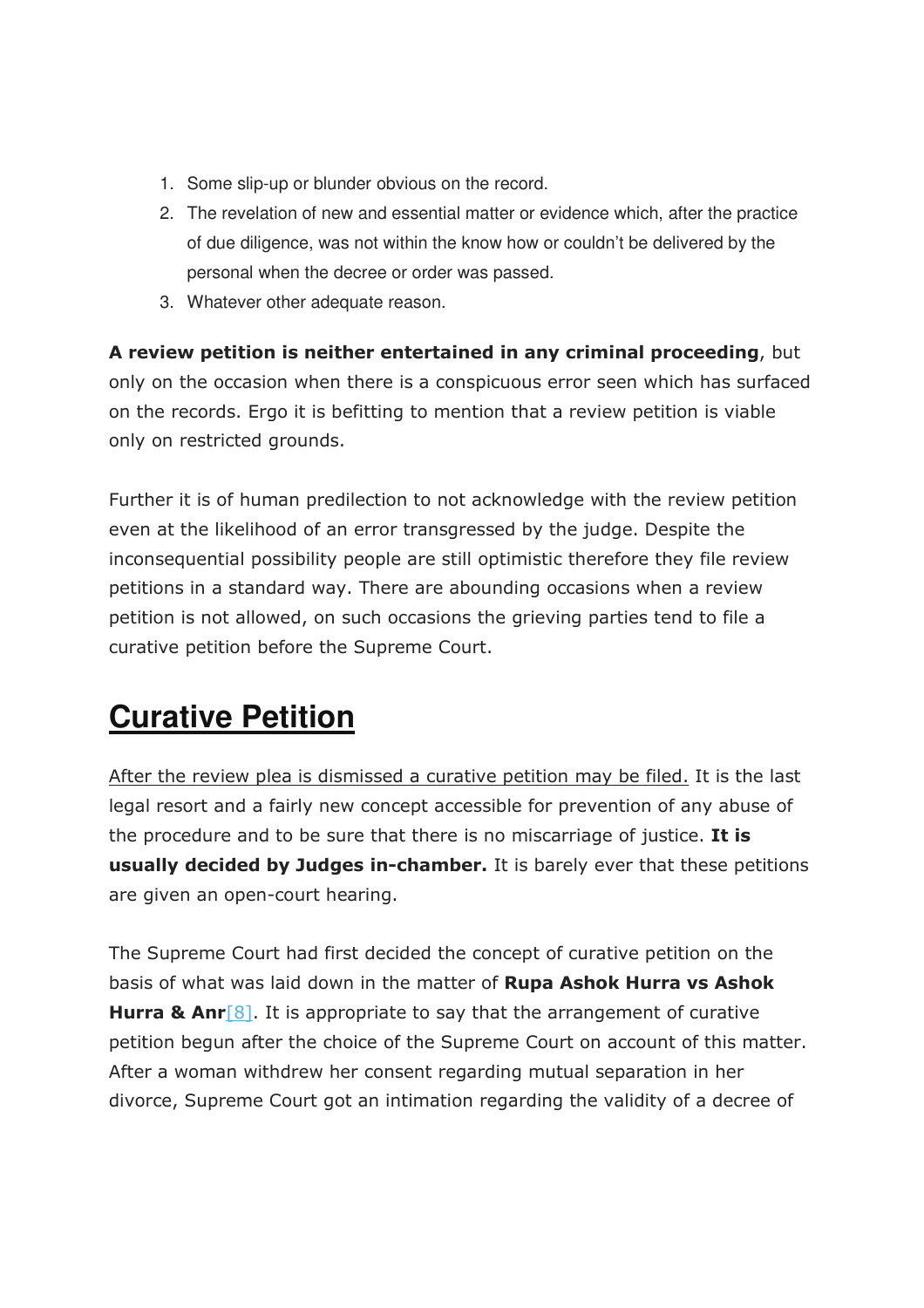divorce. If the petitioner can establish that the natural justice is violated then curative petition can be entertained.

Curative petition is not a regular phenomenon and can be used in circumspection. An enervating process has been systematized for filing a curative petition. A senior advocate must certify the petition in cognizance to the implementation of the requirements for filing the curative petition. Three senior most judges who have passed the concerned judgment must get the petition first. The petition is only listed after more than half of the number of judges arrives at a common conclusion that the matter needs to be heard again before the same Bench.

#### **Curative Petitions are filed under Article 137, 141 and 142 of the Constitution of India and the same can be filed under the following grounds:**

- 1. The petitioner will have to certify and confirm that there was a genuine infringement of principles of natural justice and that there had been a bias of the judge and judgment that affected him.
- 2. The petition shall state expressly that the grounds mentioned under Review Petition were dismissed by circulation.
- 3. The Curative Petition must come with the certification of a senior advocate for fulfilling the above requirements.
- 4. The petition is to be sent to the three senior most judges and judges of the bench who passed the judgment, if available.
- 5. If the majority of the judges on the above bench agree that the matter needs hearing, then it would be sent to the same bench.
- 6. The court could impose "exemplary costs" to the petitioner if his plea lacks merit".[9]

The curative petition system had begun in the year of 2002 since which only a total of two curative petitions have thrived from all the numerous curative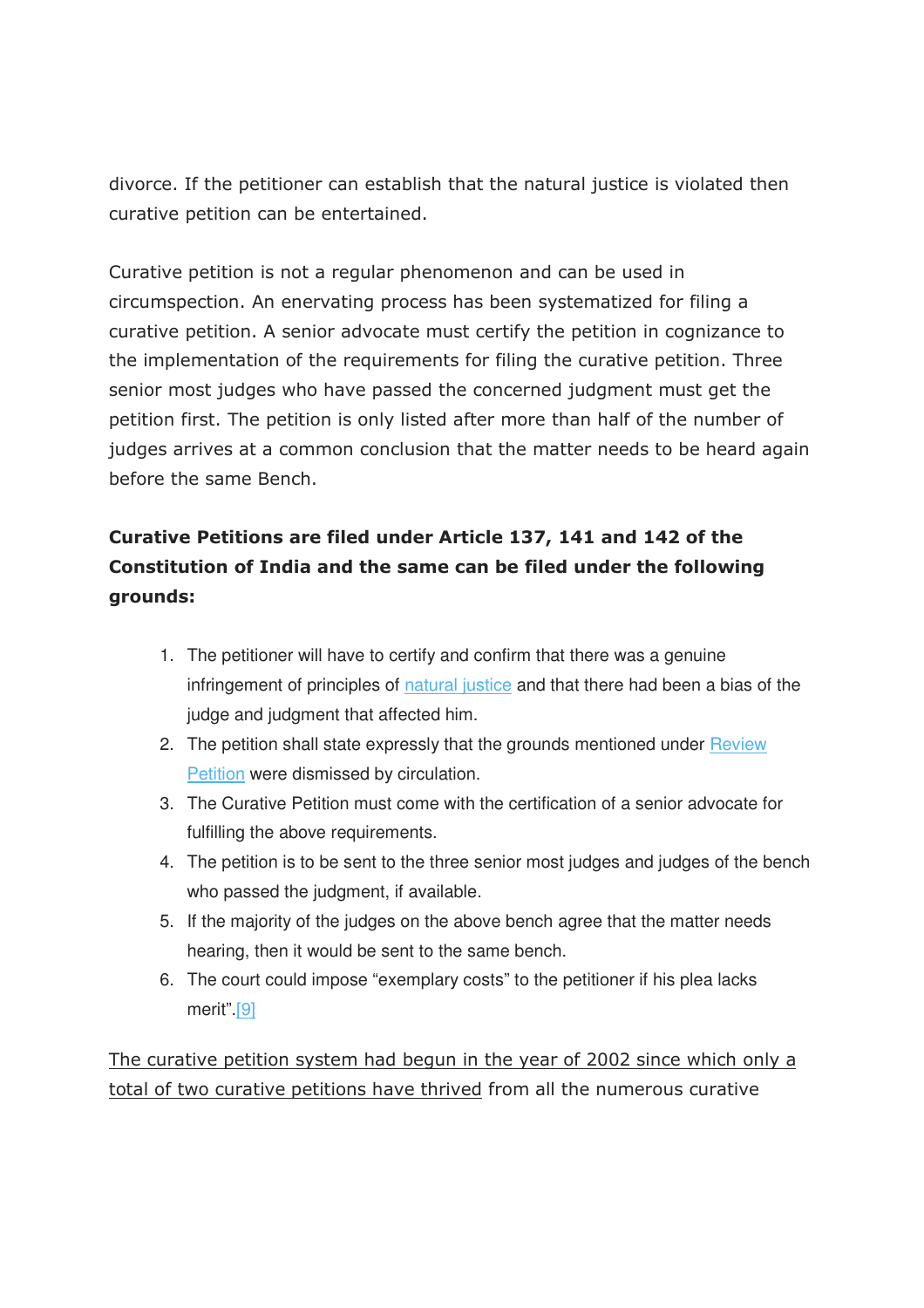petitions that are filed every year, which makes it evident that the chances of a curative petition to succeed is quite diminutive.

In March 2013, Supreme Court allowed a curative petition against a udgment delivered in 2009 which stated "that if a woman kicked her Daughter-in-law or permitted her with divorce, it would not amount to cruelty under Sec 498-A of the Indian Penal Code.<sup>[10]"</sup> In April 2010, the court further amended an error on its part by delivering an order which led to the wrongful confinement of four indicted in a twenty one year old case without any hearing.  $[11]$  The Supreme Court in the case of Union of India v. Azadi Bachao Andolan [12] upheld the legitimacy of circular issued by the Central Board of Direct Taxes in regards The Indo-Mauritius Tax Treaty, with respect to the testament of residence issued by Mauritius Regulatory Authority, which would permit them to gain tax exemptions. A curative petition was recorded in light of the fact that the decision authorizes the idea of "treaty shopping" and that it has conflicted with the constitution since delegated powers of the government had been allowed benefits over statutes.

A five -judge bench had been set up to deem whether it ought to be conceded, and was subsequently dismissed. "Since April 2002 when the Supreme Court propounded the nature of curative petitions, five hundred and sixty curative petitions have been filed before the Supreme Court" $[13]$ . This suggests that the parties won't stop till they have depleted all cures accessible including filing of curative petitions. The nature of a curative petition in Rupa Ashok Hurra included the conjuring of Article 137 of the Constitution. Before Rupa Ashok Hurra, Review Petitions denoted the certainty of a Supreme Court judgment past which no further challenge of the judgment was permitted.

### **Study Of Curative Petitions And Review Petitions**

• Primarily, in both the cases the petitions are circulated to the Supreme Court: for review petitions, the course taken is it is submitted before the judges who passed the decried whereas in the case of curative petitions, the petition is given to the three